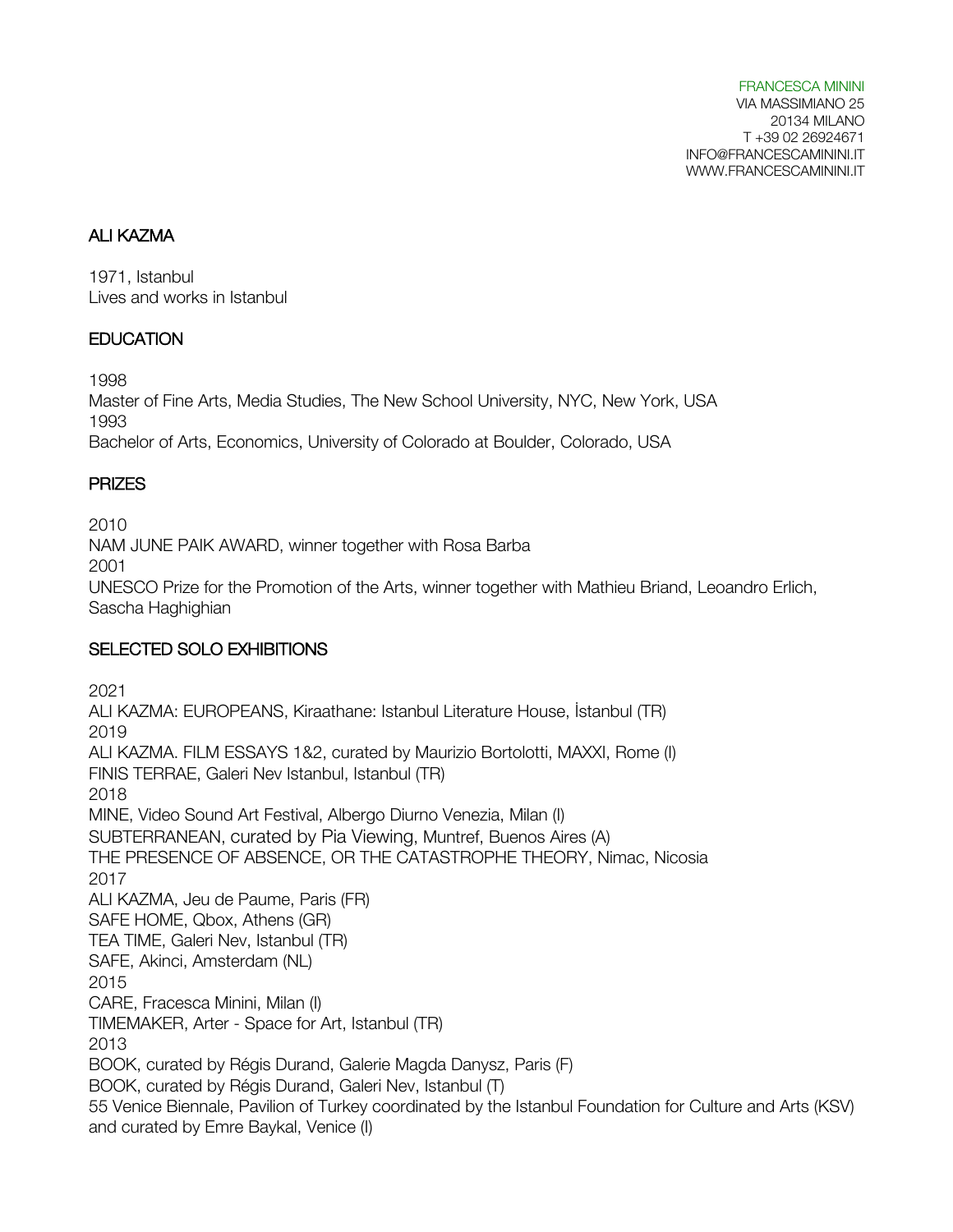ALI KAZMA: VIDEOMIX, curated by Carolina Grau, La Casa Encendida, Madrid (ES) 2012 IN IT, curated by Paul Ardenne, C24 Gallery, New York (USA) INTIMACY, Francesca Minini, Milan (I) ABSENCE, Q-Box gallery, Athens (G) 2011 BLACK BOX, Hirshhorn Museum, Washington DC (USA) RED FOX MUST DIE/KıZıL TILKI ÖLMELI, Galeri Nev, Istanbul (TR) HOW TO FILM A POET, Analix Forever - Topographie de l'Art, Paris (F) 2010 SAVOIR - FAIRE, Galerie Villa des Tourelles, Nanterre (F) THINGS WE DO, Musée de Bibracte, Saint-Léger-sous-Beuvray, (F) THINGS WE DO, Tanas, Berlin (D) THINGS WE DO, l'arC, scène nationale du Creusot, Le Creusot (F) 2009 OBSTRUCTIONS, curated by Emre Baykal, Kazim Taskent Yapi Kredi Gallery, Istanbul (TR) OBSTRUCTIONS, curated by Mo Gourmelon, Espace Croisé, Roubaix (F) RETROPROSPECTIVE, Analix Forever Gallery, Genéve, (CH) OBSTRUCTIONS, curated by Emre Baykal, Qbox Gallery, Athens, Greece (GR) 2008 OBSTRUCTIONS, curated by Maurizio Bortolotti, Francesca Minini, Milan, (I) 2003 WHAT REMAINS, curated by Vasif Kortun, Platform Garanti, Istanbul (TR)

# SELECTED GROUP EXHIBITIONS

2021

THE INFALLIBLE INTERIOR, Sifang Art Museum, Jiangsu (CH) HYBRIDE, Biennal curated by Paul Ardenne, Lens (FR) PRECAUTION, curated by Emre Baykal, Arter, Istanbul (TU) AT THE END OF THE DAY, OMM Foundation, Odunpazarı in Eskişehir (TR) FOOL'S PARADISE, Galeri Nev, Istanbul (TR) L'ANTHROPOCÈNE, ET APRÈS?, CURATED BY Paul Ardenne et Nathalie Gonthier, La Cité des Arts, Saint-Denis (FR) 2020 EXTRACTED FOREIGN BODIES, Claire Chevrier and Ali Kazma, Les Moulins de Paillard | Centre d'Art et Résidence d'Artistes (FR) WOMEN AT WORK, ANALIX, Chêne-Bourg (FR) OPEN SPACE 2, Galerist, Istanbul (TR) CLAIRE CHEVRIER ET ALI KAZMA, Les Moulins de Paillard (FR) 2019 WORDS ARE VERY UNNECESSARY, curated by Selen Ansen, Arter Museum, Istanbul (TR) AVOID BAD DREAMS, Green Art Gallery, Dubai (UAE) THEY ARE UTTERED AND UNFINISHED, ALL THE LOVES IN THE WORLD II, curated by Necmi Sönmez, Borusan Contemporary, Istanbul (TR) ART ET PRESSE: LIBRES ECHANGES, curated by Guillaume de Sardes, Château de Penthes (CH) LUBRICATED LANGUAGE, Akincy, Amsterdam (NL) WINTERREISE, Akincy, Amsterdam (NL) THE I IS ALWAYS IN THE FIELD OF THE OTHER. A SELECTION OF THE AGAH UGUR COLLECTION, curated by Beral Madra, Evliyagil Museum, Ankara (TR) 2018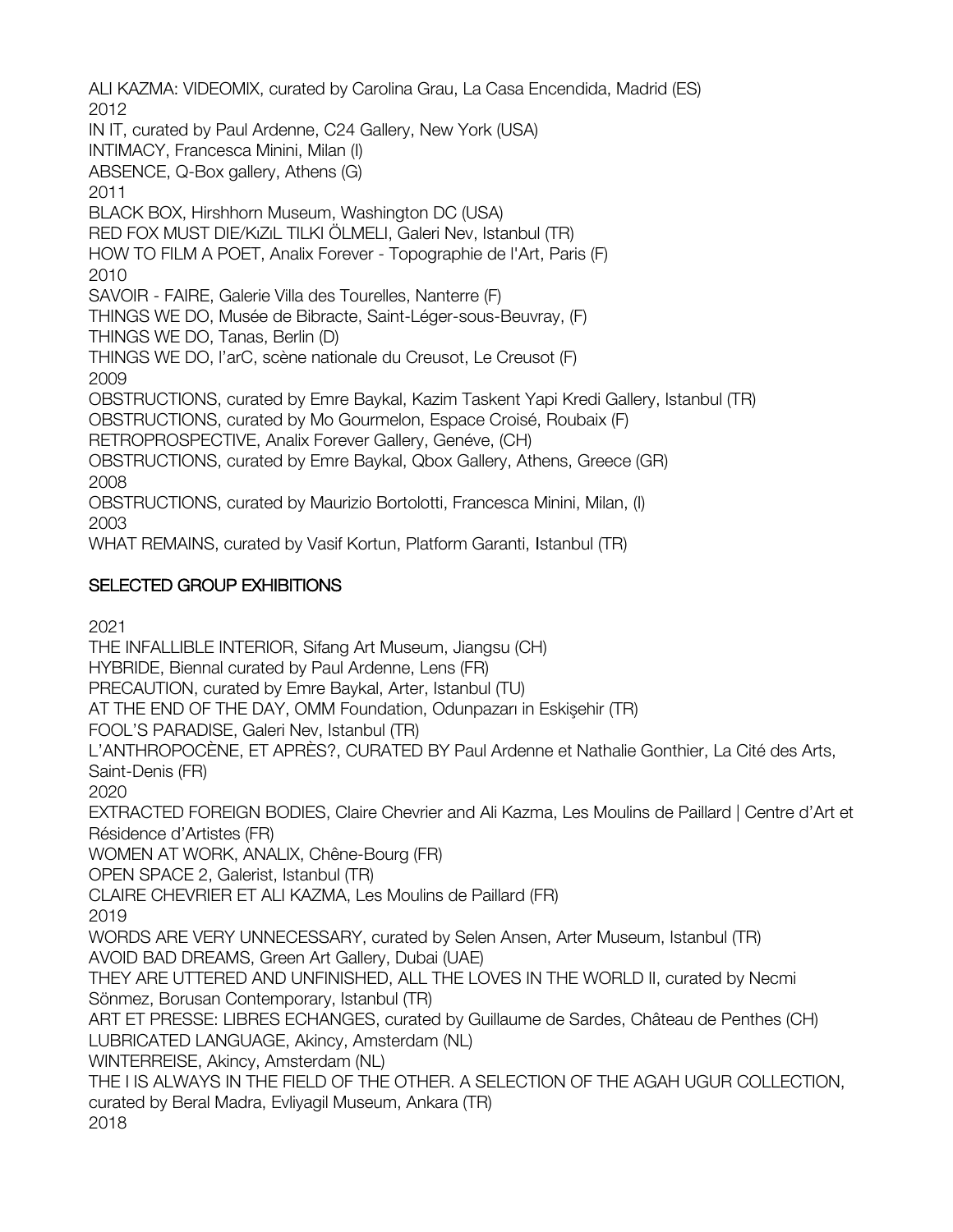206 ROOMS OF SILENCE: ETUDES ON PRINKIPO GREEK ORPHANAGE, Galata Greek School, Istanbul (TR)

FORGIVE ME, I CAN SPEAK NO LOUDER, Monitor, Izmir (TR)

'5541', Bilsart, Istanbul (TR)

FROZEN MOMENTS, NUANS, Berlin (D)

THE PRESENCE OF ABSENCE OR CATASTROPHE THEORY, curated by Cathryn DrakeNicosia Municipal Arts Centre (NiMAC), Lefkosia, Cyprus (EL)

SEVEN QUESTIONS FOR ASIA, 2018 KANDU BIENNALE, Kuandu Museum of Fine Arts, Taipei City (RC) SCHOOL SQUARE GALATASARY, curated by Çelenk Bafra, Pera Museum, Istanbul (TR)

THE FABRIC OF FELICITY, curated by Valentin Diaconov, Ekaterina Lazareva and Iaroslav Volovod, Garage Museum of Contemporary Art, Istanbul (TR)

SILENCE, curated by Fulya Erdemci and Ilgın Deniz AkseloğluCappadox 2018, Kapadokya (TR) REFUSING TO BE STILL, curated by Vassilis Oikonomopoulos, 21, 39 Jeddah Arts, Jeddah, Saudi Arabia

A JOURNEY TO FREEDOM, curated by Barbara Polla, Olivier Varenne and Mary Knights, Tasmanian Museum & Art Gallery, Hobart (AU)

LES VITRAUX DE SARKIS AUX PÊCHERIES, Les Pêcheries Musée de Fécamp, Normandy (FR) AUTOMA, The ELEKTRA International Digital Art Festival, Montreal (CDN) 2017

LAVORO IN MOVIMENTO. LO SGUARDO DELLA VIDEOCAMERA SUL COMPORTAMENTO SOCIALE ED ECONOMICO, Curated by Urs Stahel, Fondazione MAST, Bologna (I)

2016

LES PHOTAUMNALES 2016, LOVE STORIES, Curated by Paul Ardenne and Barbara Polla, Beauvais (F) ARE WE HUMAN? 3rd Istanbul Design Biennial, Istanbul (TR)

THE PRESENCE OF ABSENCE, OR THE CATASTROPHE THEORY, Curated by Cathryn with Leonard Qylafi and Petros Efstathiadis, IZOLYATSIA Platform for Cultural Initiatives, Kyiv (UA)

THIS YEARNING IS OURS !, Curated by Lora Sariaslan, Centre of Contemporary Art Znaki Czasu in Toruń, Toruń (PL)

LE SENS DE LA PEINE, ART ET PRISON, curated by Barbara Polla, La Terrasse: espace d'art, Nanterre (F)

HACKING HABITAT, ART OF CONTROL, Former Prison Wolvenplein,Utrecht (NL)

2015

ISTANBUL. PASSIONE, GIOIA, FURORE, curated by Hou Hanru with Ceren Erdem, Elena Mousi and Donatella Saroli, Fondazione MAXXI, Rome (I)

BODY MEMORY, curated by Barbara Polla, Topographie de l'art, Paris (F) 2014

TEXT-ÎLE, Egmont Palace, Brussels (BE)

UNTERDIE HAUT. ROKITANSKY - SKODA - ZUCKERKANDL. DIE GEBURT DER MODERNEN MEDIZIN, curated by Christiane Druml, Reinhard Putz, Moritz Stipsicz, Josephinum, Vienna (AUS)

PUISQU'ON VOUS DIT QUE C'EST POSSIBLE, curated by Stéphanie Jamet- Chavigny, Philippe Terrier-Hermann, Saline royale d'Arc et Senans (F)

LA BELLE ECHAPPEE, Chateau des Adhémar, Centre d'art contemporain, Montélimar (F)

SIMPLE GESTES, curatedby Jean de Loisy, Sandra Adam-Couralet, Centre George Pompidou Metz, Hors le mur: Musée du cristal, Saint-Louis (F)

FAIR PLAY - Art, sport and video beyond limits and borders, curated by Cristiana Perella, Paola Ugolini, MAXXI, Rome (I)

OUVERTURE: NEW ACQUISITIONS, Borusan Contemporary, Istanbul (TR)

THROUGH THE LOOKING GLASS, curated by Emre Baykal, ARTER, Istanbul (TR)

PLAYIME, curated by Elisabeth Giers, Katrin Dillkofer, Staedische Galerie im Lenbachhaus und Kunstbau, Munich (D)

2013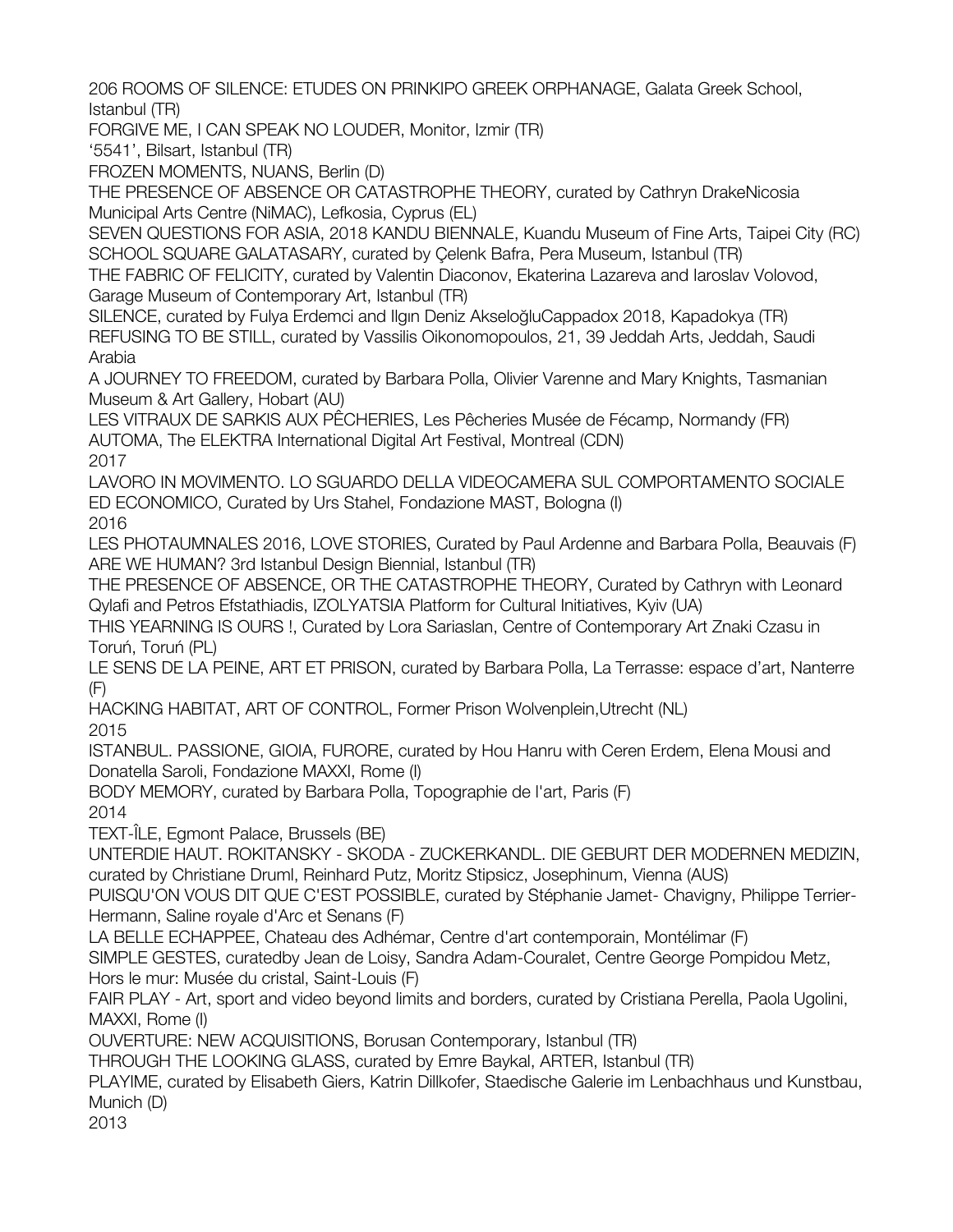MOTOPOETIQUE, curated by Paul Ardenne, MAC - Musée d'Art Contemporaine de Lyon, Lyon (F) OEUVRES DE LA COLLECTION PHILIPPE COHEN 20 ANS D'ACQUISITIONS, curated by Ami Barak, Passage de Retz, Paris (F) THE RED QUEEN, MONA - Museum of Old and New Art, Hobart (TAS) THE UNANSWERED QUESTION. ISKELE 2, curated by Réne Block, NBK - Neuer Berliner Kunstverein, Berlin (D) L'EAU ET LES RÊVES, Abbaye de Jumièges, Jumièges (F) QUEL TRAVAIL?! MANIÈRES DE FAIRE, MANIÈRE DE VOIR, Centre Photographique d'Ile-de-France, Pontault (F) 2012 HISTORY IS MINE, curated by Paul Ardenne, Le Primtems de Septembre, Toulouse (F) THE IMMINENCE OF POETICS, 30th São Paulo Biennial, curated by Luis Pérez-Oramas, Sao Paulo (BR) 2011 12th Istanbul Biennal, curated by Adriano Pedrosa e Jens Hoffmann, Istanbul (TR) 3rd Thessalonik Biennale, curated by Paolo Colombo, Thessaloniki (GR) DOUBLE CRESCENT, curated by Dan Cameron, Chelsea24 Gallery, New York (USA) TACTICS OF INVISIBILITY, ARTER, Istanbul (TR) PARADISE LOST, curated by Paolo Colombo and Levent Çalıkoğlu, Istanbul Modern, Istanbul (TR) 2010 SAVOIR-FAIRE, Galerie Villa des Tourelles, Nanterre (F) SECOND EXHIBITION, ARTER Space for Art, Istanbul (TR) CITY-O-RAMA, Public Spaces, Hong Kong (CHN) NAM JUNE PAIK, Museum Kunst Palast, curated by Susanne Rennert and Soo-Kyung Lee, Museum Kunst Palast, Duesseldorf and Tate Liverpool, Liverpool (UK) WORKERS LEAVING THE WORKPLACE, Muzeum Sztuki, Lodz (POL) H BOX, curated by Benjamin Weil, Laboratorio de Arte Alameda, Mexico City travels to: New Museum, New York and Fondation Beyeler, Basel (CH) THIS STORY IS NOT READY FOR ITS FOOTNOTES, Ex Elettrofonica, Roma (I) TACTICS OF INVISIBILITY, TBA21, Vienna (AUS) LE CORPS À L'OEUVRE, L'OEUVRE AU CORPS, curated by imagespassages, Centre Bonlieu, Annecy (F) NOT EASY TO SAVE THE WORLD IN 90 DAYS, curated by René Block, Tanas, Berlin (D) 2009 IN THE BETWEEN, curated by Suzanne Egeran, Istanbul (TR) A DIFFERENT SIMILARITY: ENDGAME, curated by Pelin Uran, Alternative Space LOOP, Seoul (KOR) ART IN AUDITORIUM, Fundacio N Proa, Buenos Aires (AR) ISTANBUL TRAVERSEE, curated by Caroline Naphegyi, Lille 3000, Lille (F) 2008 ART IN AUDITORIUM, project developed by Whitechapel Gallery, London, curated by Emre Baykal, GAMeC, Bergamo (I) THE CITY RISES, curated by Paolo Colombo, Istanbul Modern, Istanbul (TR) PLATFORM PARADISE, curated by Maurizio Bortolotti, Fast - The Foundation for Achieving seamless Territory, Ein Hawd (IS) ART IN AUDITORIUM, project developed by Whitechapel Gallery, London, curated by Emre Baykal, The Vehbi Koc Foundation, Istanbul (TR) WORKING MEN, curated by Paul Ardenne and Barbara Polla, Analix Forever Gallery, Genéve, (CH) INTERNATIONAL FIILM FESTIVAL ROTTERDAM, Rotterdam (NL) LAST THINGS, curated by Vasif Kortun, Westfalischer Kunstverein, Munster (D) 2007 THE HISTORY OF A DECADE THAT HAS NOT YET BEEN NAMED, 9th Lyon Biennial, curated by Stephanie Moisdon and Hans Ulrich Obrist, Lyon (F)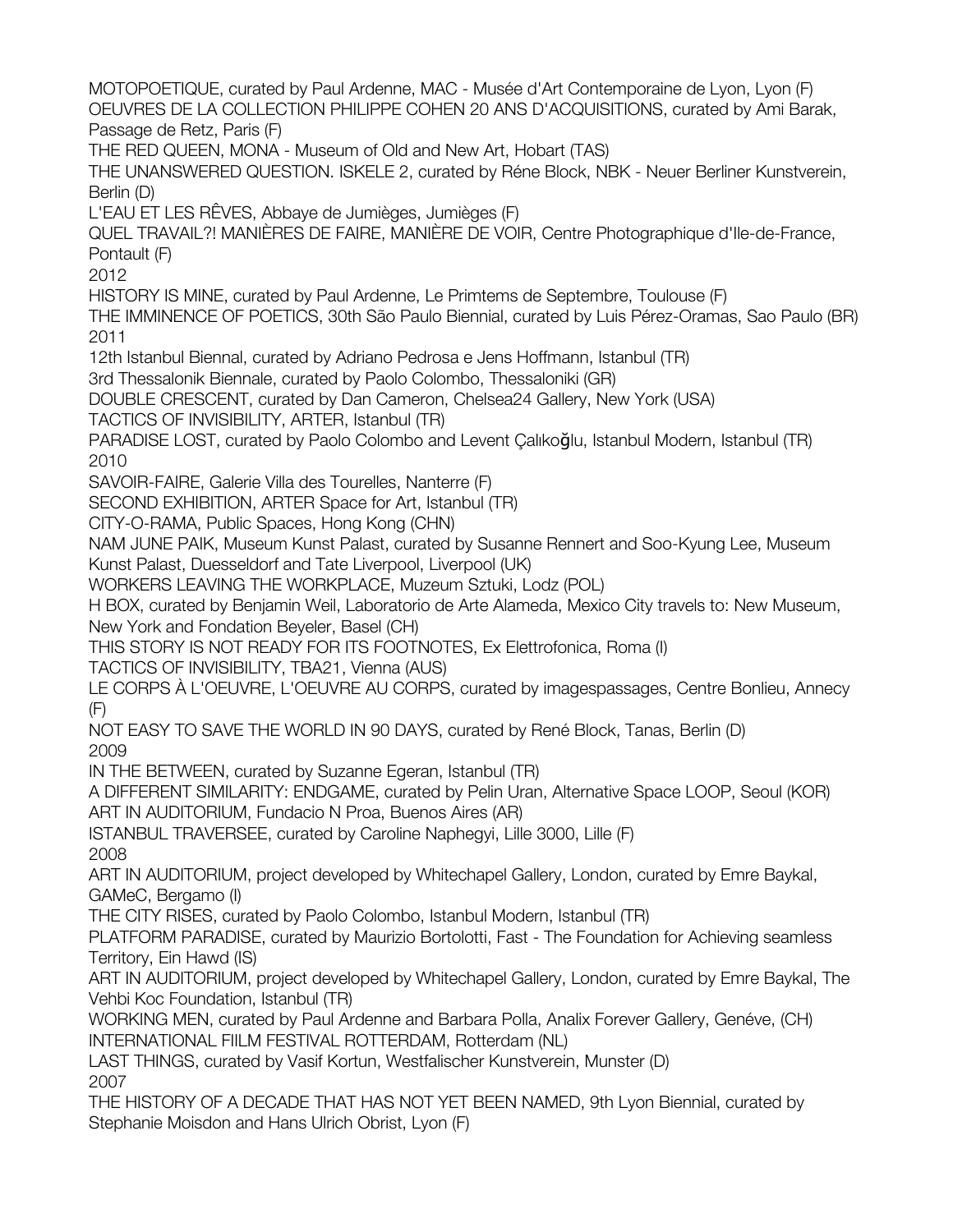DESTROY ATHENS, 1st Athens Biennial, curated by Xenia Kalpaktsoglou, Poka-yio, Augustine Zenakos, Athens (GR)

OPTIMISM IN THE AGE OF GLOBAL WAR, 10th Istanbul Biennial, curated by Hou Hanru, Istanbul (TR) WORLD FACTORY, curated by Hou Hanru, San Francisco Art Institute, San Francisco, (USA) 2006

CONTEMPORARY ART FROM THE BOSHPHORUS, EurHope 1153, curated by Francesco Bonami e Sarah Canarutto, Villa Manin Centro d'Arte Contemporanea, Udine (I)

BEAUTIFUL GAME, curated by Trevor Schoonmaker, Franklin Sirmans, Roebling Hall Gallery, New York (USA)

HUMAN GAME WINNERS AND LOSERS, curated by Francesco Bonami, Fondazione Pitti, Florence (I) GLAMOUR AND GLOBALISATION, curated by Inke Arns, Hartware Medienkunstverein, Dortmund (D) DINAMICS DE LA CULTURA URBANA, 9th Havana Biennial, curated By Nelson Herrera Ysla, Havana (C) 2005

2nd Istanbul Pedestrian Exhibitions, curated by Emre Baykal, Fulya Erdemci, Istanbul (TR) RESTFEST, Istanbul (TR)

2004

LOVE IT OR LEAVE IT, Cetinje Biennial 5, curated by Rene Block, Natasa Ilic, Cetinje, Montenegro ZIYARETÇI / THE VISITOR, curated by Emre Baykal Galerist Istanbul, Istanbul (TR)

MAKING OF ISTANBUL MODERN, curated by Fulya Erdemci, Istanbul Museum of Modern Art, Istanbul (TR)

Ram Gallery, Rotterdam (NL)

EM JOGO / ON SIDE curated by Albano S. Pereira, Miguel Amado, Centro De Artes Visuais, Coimbra (P) A Project of Cetinje Biennial 5, curated by Rene Block, Natasa Ilic, Dubrovnik (HR) 2003

IN DEN SCHLUCTEN DES BALKAN, curated by Rene Block, Kunsthalle Friedricianum Kassel, Kassel (D) ESKI AÇIK SARI DESENE, Feature Documentary, Turkey Nationwide Theatrical Release (TR) PERFORMANS GÜNLERI, Bilgi University, Istanbul (TR)

NERESI? BURASI?, curated by Emre Baykal, Fulya Erdemci, Vasıf Kortun, Yuji Maeyama, Itaru Hirano, Museum Of Modern Art, Saitama (J)

2002

Inge Baecker Gallery, Cologne (D)

Biennale Mediterraneenne des Art de Tunis, organized by Ecume (TN)

FAUX/REAL, curated by Elga Wimmer, Borusan Art Gallery, Istanbul (TR)

BETWEEN THE WATERFRONTS, Ram Gallery, Rotterdam (NL)

Avanto New Media Festival, Museum Of Contemporary Art Helsinki, Helsinki (FIN)

EV+A 2002, HEROES + HOLIES, curated by Apinan Poshyananda, Limerick City Galery Of Art, Limerick (IRL)

2001

Valencia Biennial, Valencia (ES)

7th International Istanbul Biennial, Istanbul (TR)

EGOFUGAL: FUGUE FROM EGO FOR THE NEXT EMERGENCE, winner of the UNESCO Award For The Promotion Of The Arts, curated by Yuko Hasegawa

9th Biennale de l'image en mouvement, Centre Pour L'image Contemporaine, Saint Gervais (CH)

EGOFUGAL, Tokyo Opera City, Curated By Yuko Hasegawa, Tokyo (J)

IM ZEICHEN DER STADT, curated by Dieter Ronte, Kuntsmuseum Bonn, Bonn (D)

Splitski New Film Festival, Split (HR)

2000

GENC SANAT, Ankara, curated By Vasıf Kortun (TR)

SOUTH, by Southwest Film Festival, Austin, Texas (USA)

Darklight Digital Film Festival, Irish Film Center, Dublin (IRL)

1999